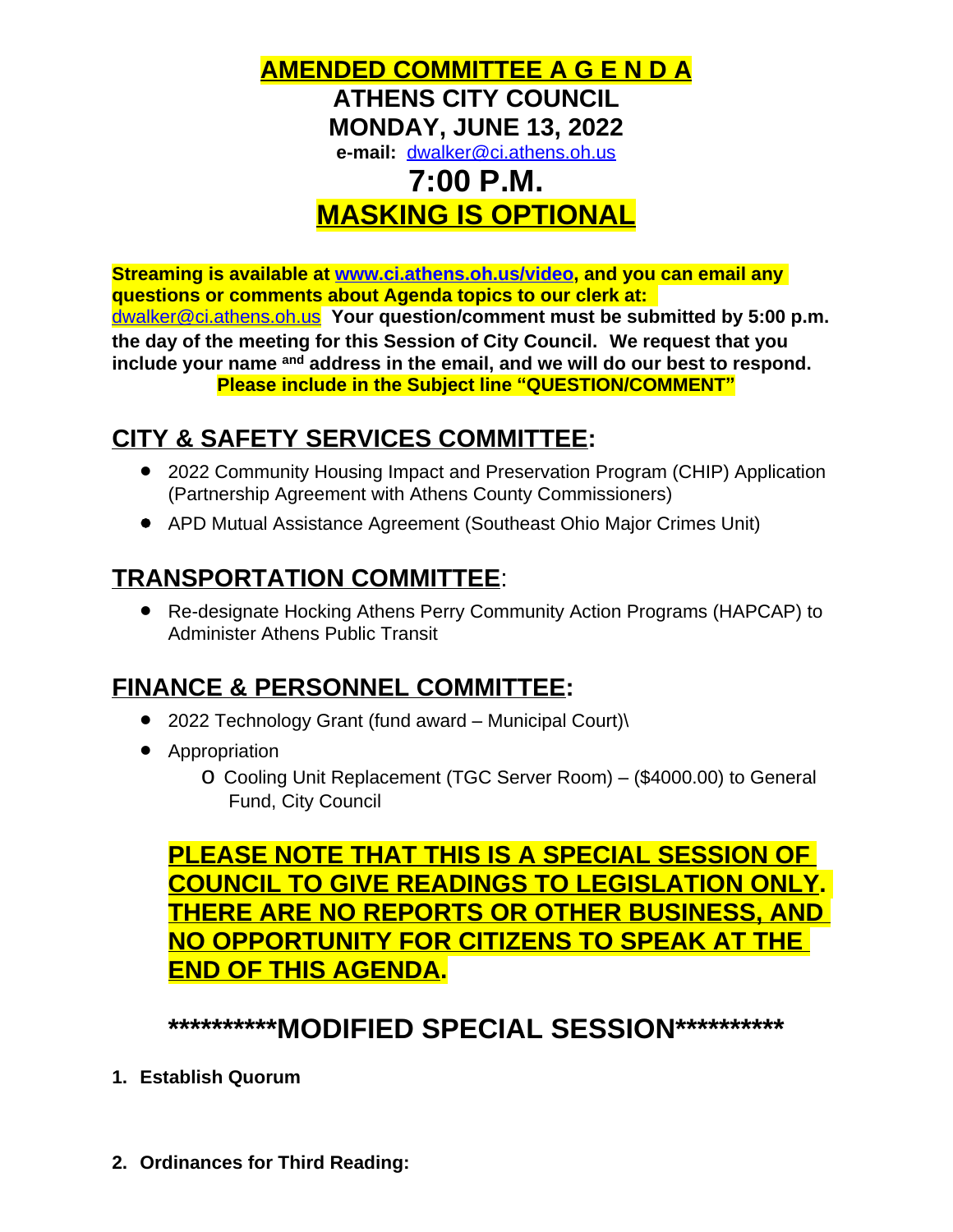#### **0-80-22**

AN ORDINANCE AUTHORIZING THE MAYOR TO SUBMIT AN APPLICATION AND ENTER INTO AN AGREEMENT WITH THE OHIO DEPARTMENT OF TRANSPORTATION FOR SMALL CITY PROGRAM FUNDS FOR THE 2022 SOLICITATION CYCLE; AND DECLARING AN EMERGENCY. Introduced by Council Member Risner

#### **0-83-22**

AN ORDINANCE PROVIDING FOR THE ISSUANCE OF NOT TO EXCEED \$9,000,000 OF BONDS BY THE CITY OF ATHENS, OHIO, FOR THE PURPOSE OF FINANCING THE COSTS OF CONSTRUCTING A NEW FIRE STATION, MAKING SITE IMPROVEMENTS, AND ACQUIRING FURNITURE, EQUIPMENT AND FURNISHINGS AND A SITE THEREFOR, AND MATTERS RELATED THERETO; AND DECLARING AN EMERGENCY. Introduced by Council Member Crowl

#### **0-84-22**

AN ORDINANCE AUTHORIZING FINAL DESIGN ENGINEERING AND CONSTRUCTION SERVICES FOR A NEW FIRE HEADQUARTERS, PROJECT #346. Introduced by Council Member McCarey

#### **3. Ordinances for Second Reading:**

#### **0-87-22**

AN ORDINANCE AUTHORIZING THE MAYOR TO SUBMIT APPLICATIONS AND ENTER INTO AGREEMENTS WITH THE OHIO DEPARTMENT OF TRANSPORTATION FOR MUNICIPAL BRIDGE AND LOCAL MAJOR BRIDGE PROGRAM FUNDS. Introduced by Council Member Risner

#### **0-88-22**

AN ORDINANCE AUTHORIZING THE MAYOR TO SUBMIT AN APPLICATION TO PARTICIPATE IN THE STATE CAPITAL IMPROVEMENT AND/OR LOCAL TRANSPORTATION IMPROVEMENT PROGRAM(S) FOR ISSUE I FUNDS; AND TO EXECUTE CONTRACTS AS REQUIRED. Introduced by Council Member Risner

#### **0-89-22**

AN ORDINANCE AUTHORIZING WEST WASHINGTON SIDEWALK AND SAFETY IMPROVEMENTS, PROJECT (#335). Introduced by Council Member Risner

#### **0-90-22**

AN ORDINANCE AUTHORIZING CONSTRUCTION AND CONSTRUCTION ENGINEERING FOR THE WATER TREATMENT PLANT SALT STORAGE ROOF SLAB AND BEAM REPLACEMENT PROJECT (#354). Introduced by Council Member McCarey

#### **0-91-22**

AN ORDINANCE AUTHORIZING A DEBT COLLECTION AGREEMENT BETWEEN CAPITAL RECOVERY SYSTEMS, INC. AND ATHENS COUNTY MUNICIPAL COURT. Introduced by Council Member Crowl

#### **0-92-22**

AN ORDINANCE AMENDING THE 2022 APPROPRIATION ORDINANCE.